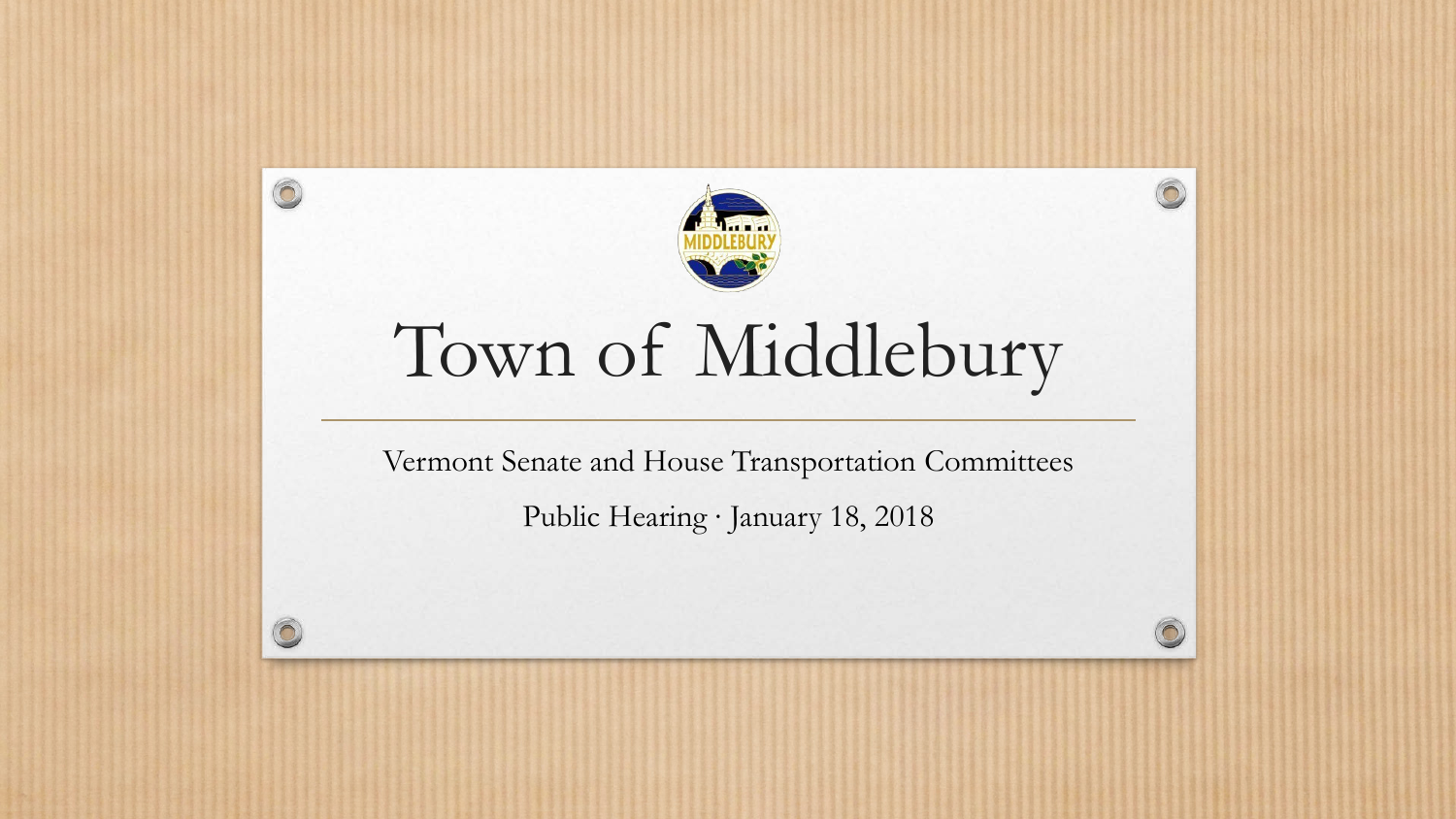## Representing the Middlebury Community

C

• Brian Carpenter, Chair, Middlebury Selectboard

• Jim Gish, Middlebury Community Liaison

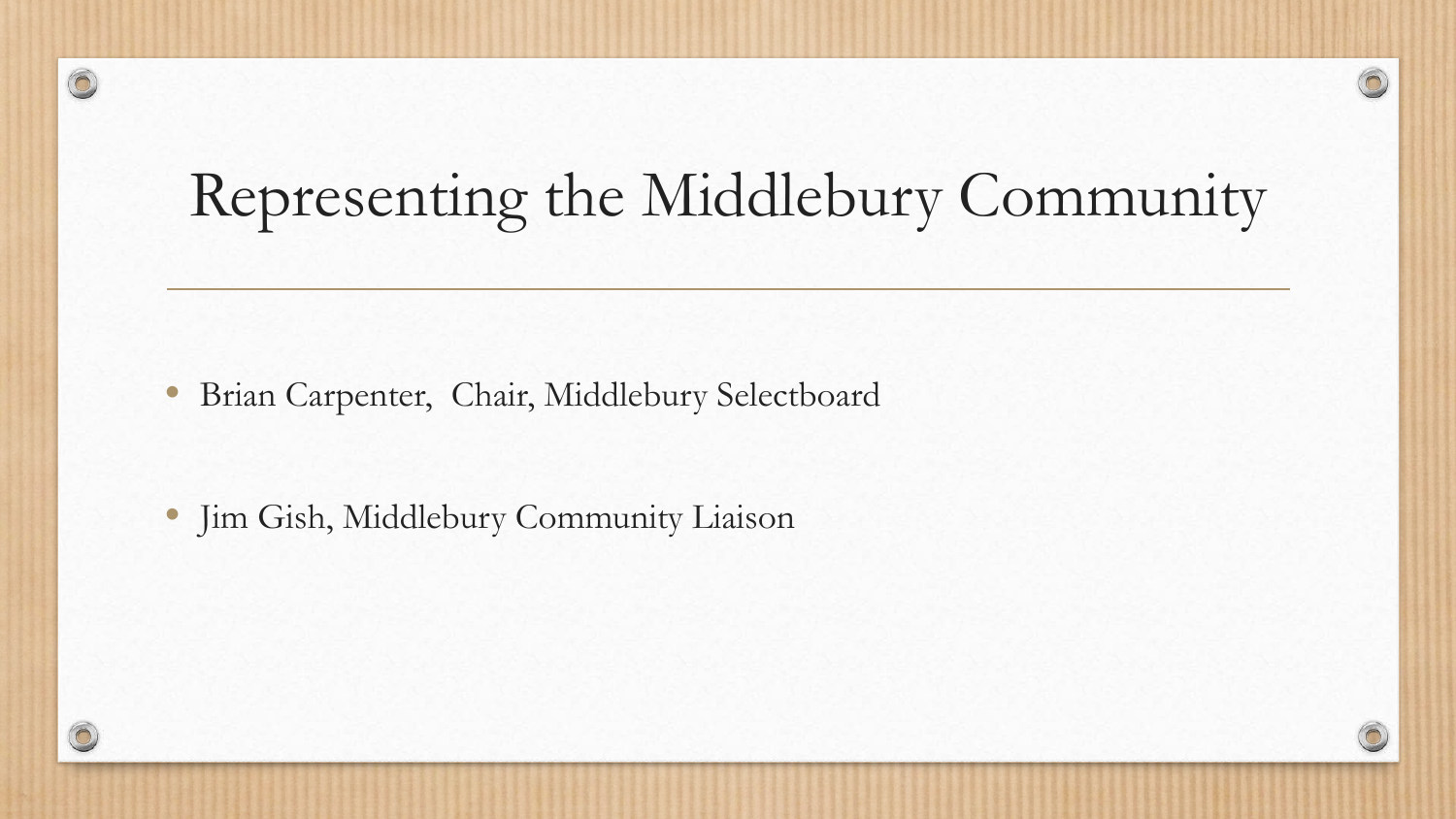#### Our Community's Goals

- **Safety** Our people, our historic buildings, our environment
- **Access** Traffic flow, parking, walking
- **Impact** Residents, cultural & religious organizations, business community
- **Credibility** Project schedule, project plans
- **Communication** Timely and accurate

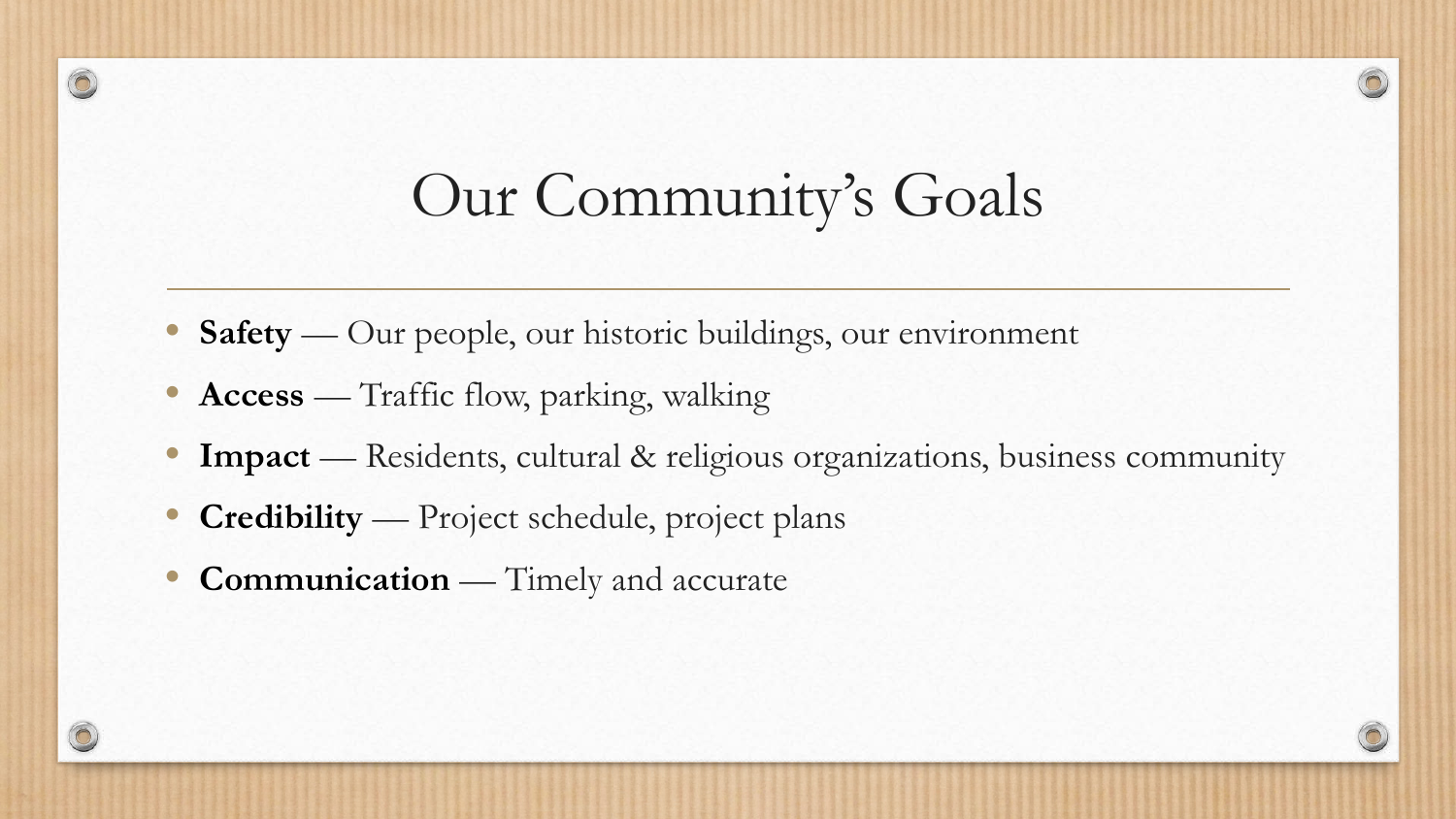### Partnering with Local Organizations To Support the Downtown Community

- The Better Middlebury Partnership
- The Addison County Chamber of Commerce
- Middlebury College
- Neighbors Together community action group
- Town Hall Theater
- Middlebury Emergency Responders
- Addison County Regional Planning Commission

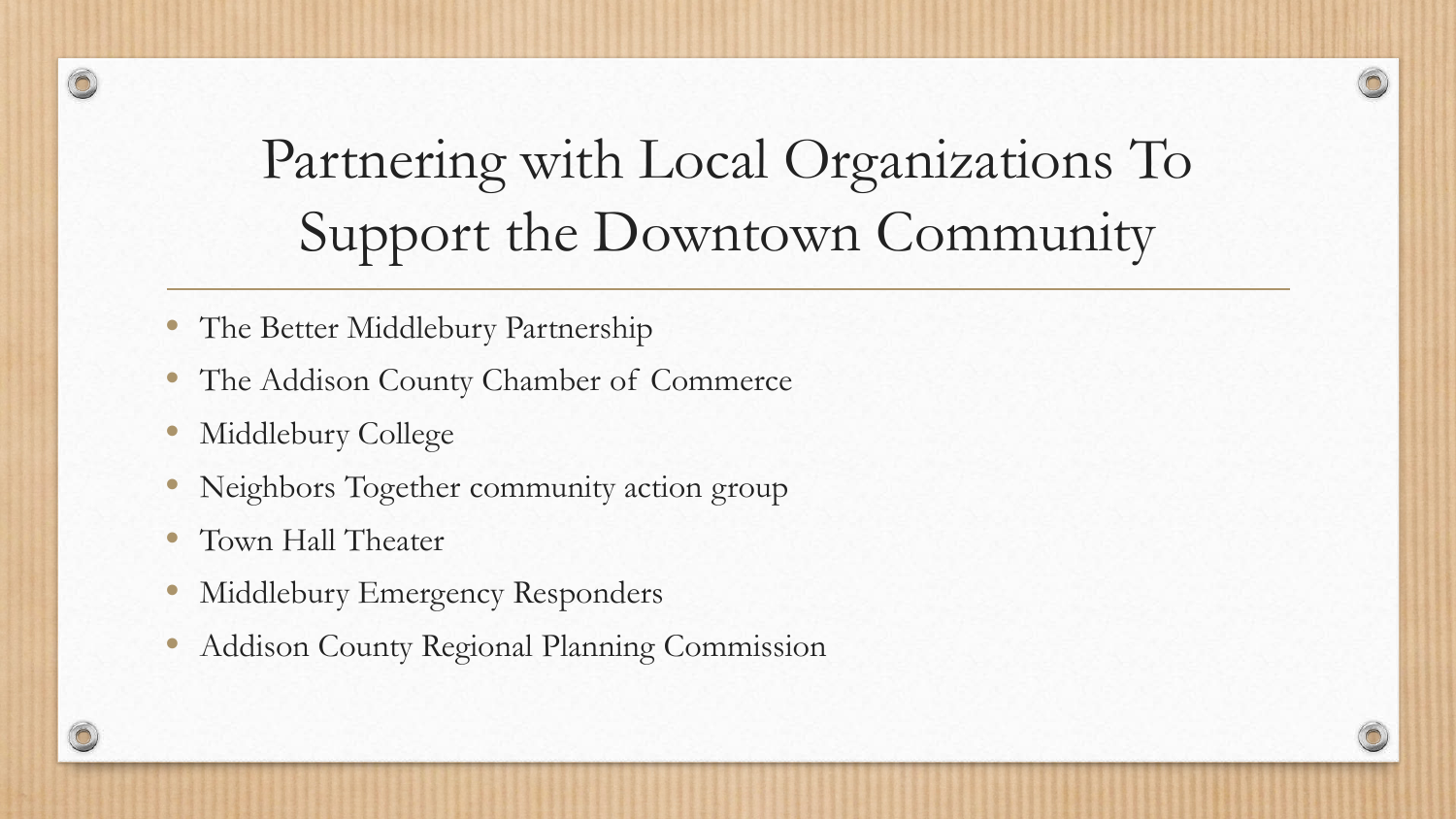### 2017 Public Outreach by the Numbers

- **15** Public Meetings
- **70** Meetings with Downtown Stakeholders
- **85** Meetings with the VTrans Project Team
- **64** Community Liaison blog entries at [www.middleburybridges.org](http://www.middleburybridges.org/)
- **250** Responses to Temporary Bridges Community Survey

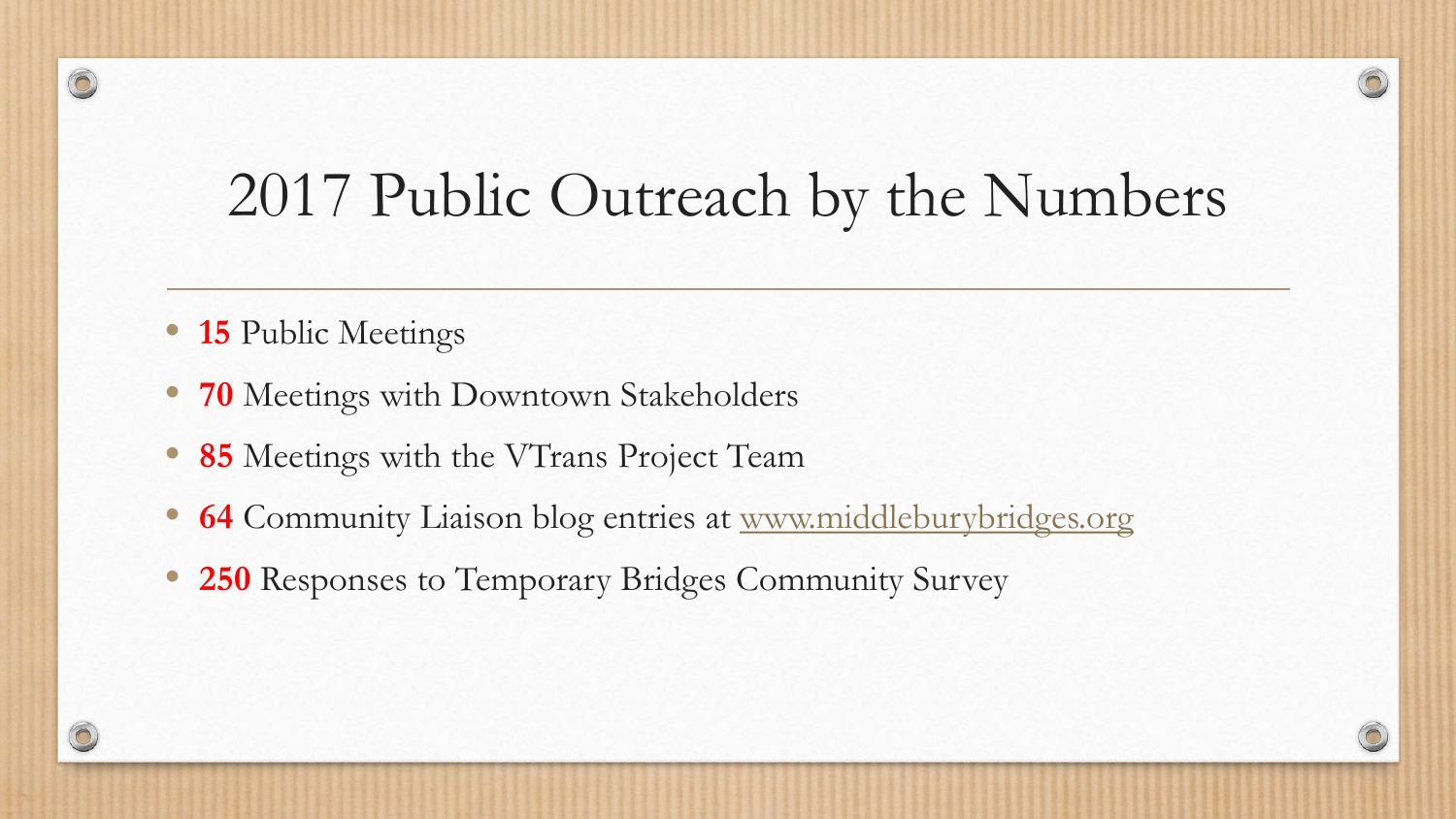### Fall 2017 Community Survey Temporary Bridges Construction Project

- **80%** were downtown either daily or 2-3 times a week.
- **65%** are "very satisfied; it was a complex project that was managed well."
- **25%** are "somewhat satisfied; on the whole it went pretty well."
- **50%** are "more confident about the project" following this summer's construction.
- **94%** consider the timeliness and accuracy of the project information they received either excellent or good.

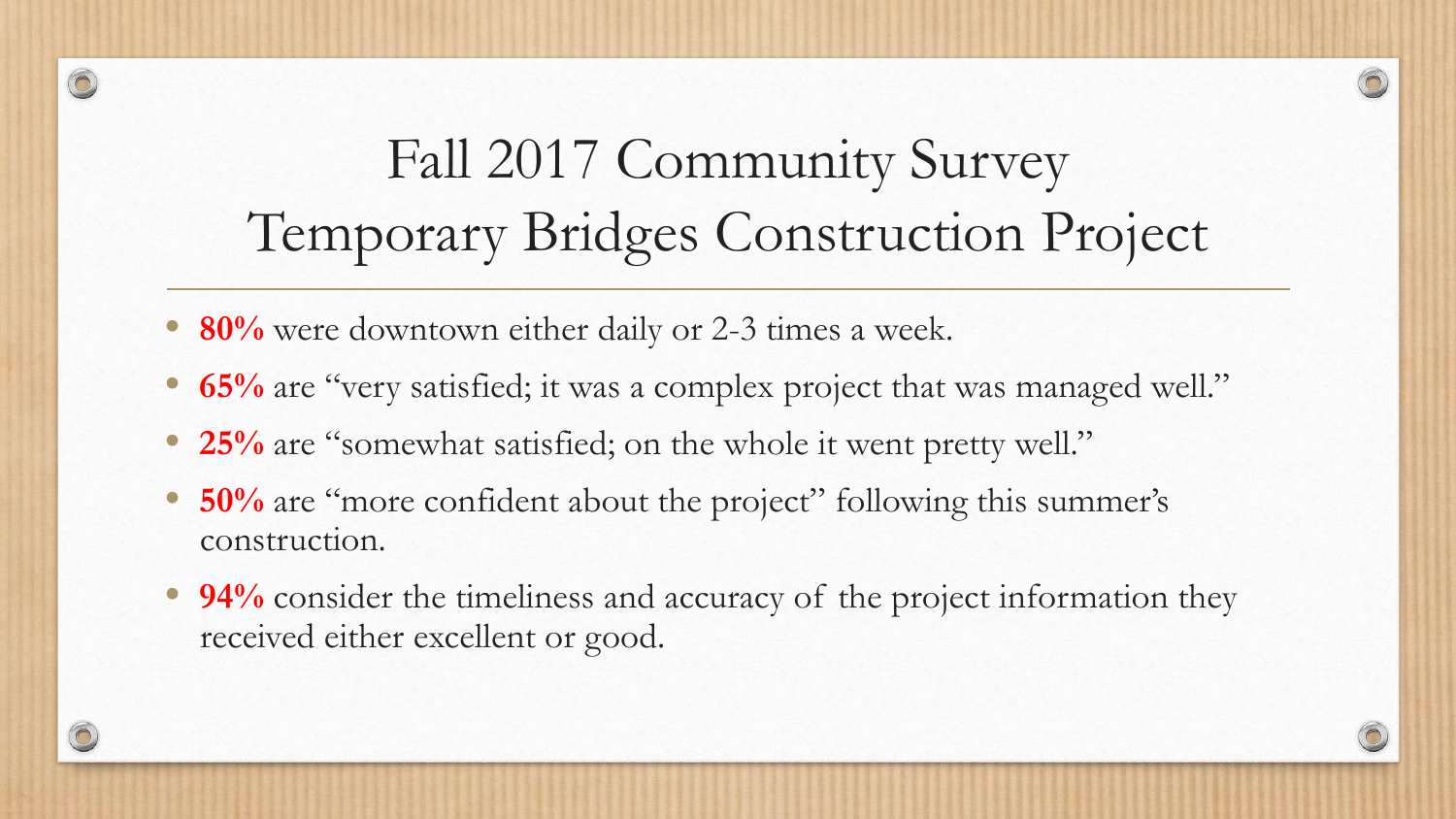### Middlebury Voices The Community Speaks Out

- "It is a necessary inconvenience for the greater good, and we will, as a community, get through it with grace and tact."
- "We love and support our downtown. Negativity and 'woe is me' doesn't help the shopping experience. Neighbors Together has been great. We can learn a lesson from their can-do attitude."
- "My wife and I made a conscious effort to shop and eat downtown during the project. I hope community support will continue throughout this odyssey."

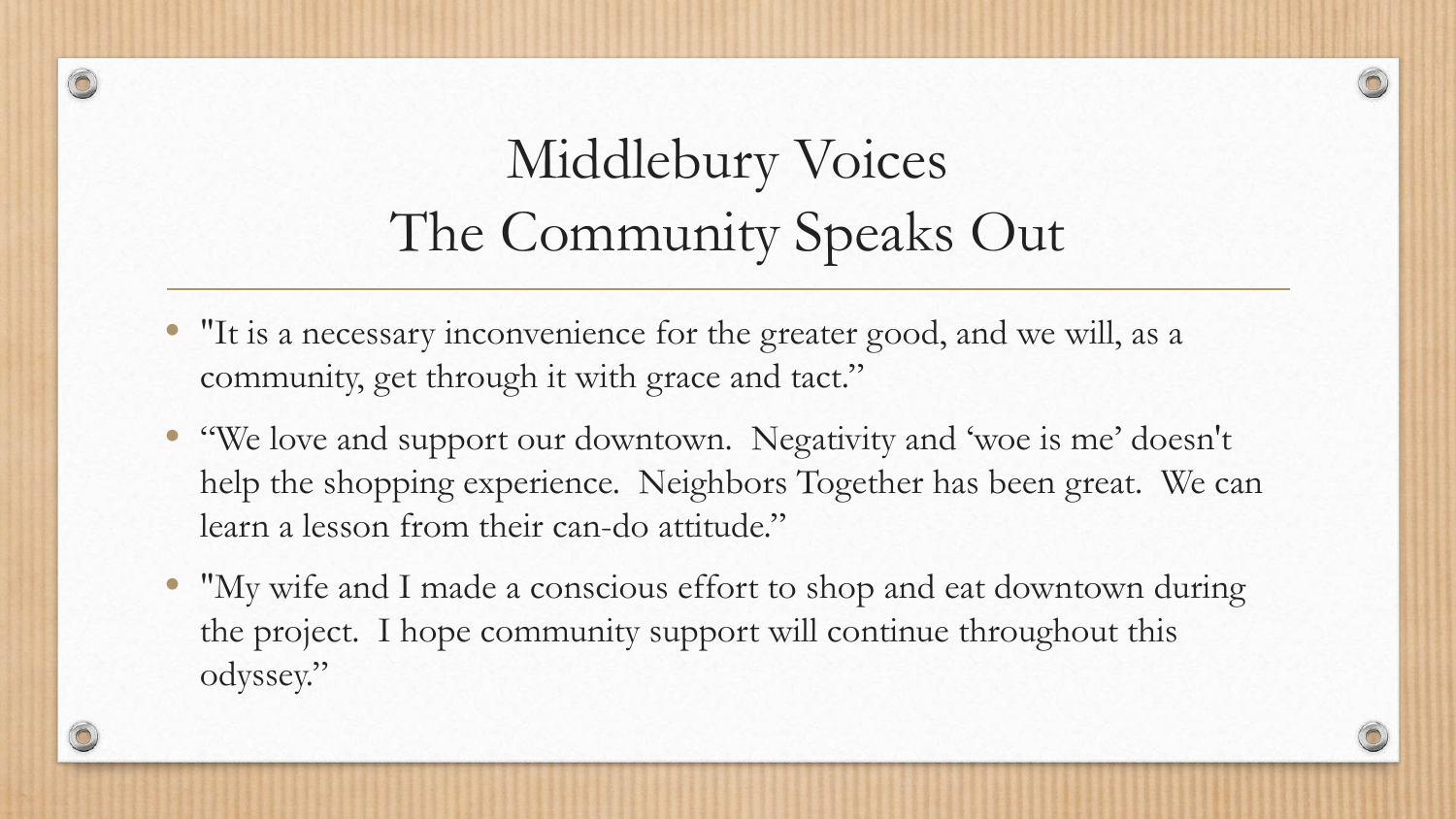#### Investing in Downtown Community Support The 2018 Plan

- **The Return of the Downtown Block Party** April & August evening events. First 250 people attending receive a \$10 Middlebury Money gift certificate.
- **Shop Local Campaign** Local loyalty cards. Invest in social media (e.g., sponsored ads on Instagram) as well as traditional radio and print to reach the broader community.
- **Middlebury Marketing Campaign** Ongoing marketing campaign to promote individual merchants and organizations on a revolving basis throughout the year, to locals and visitors.